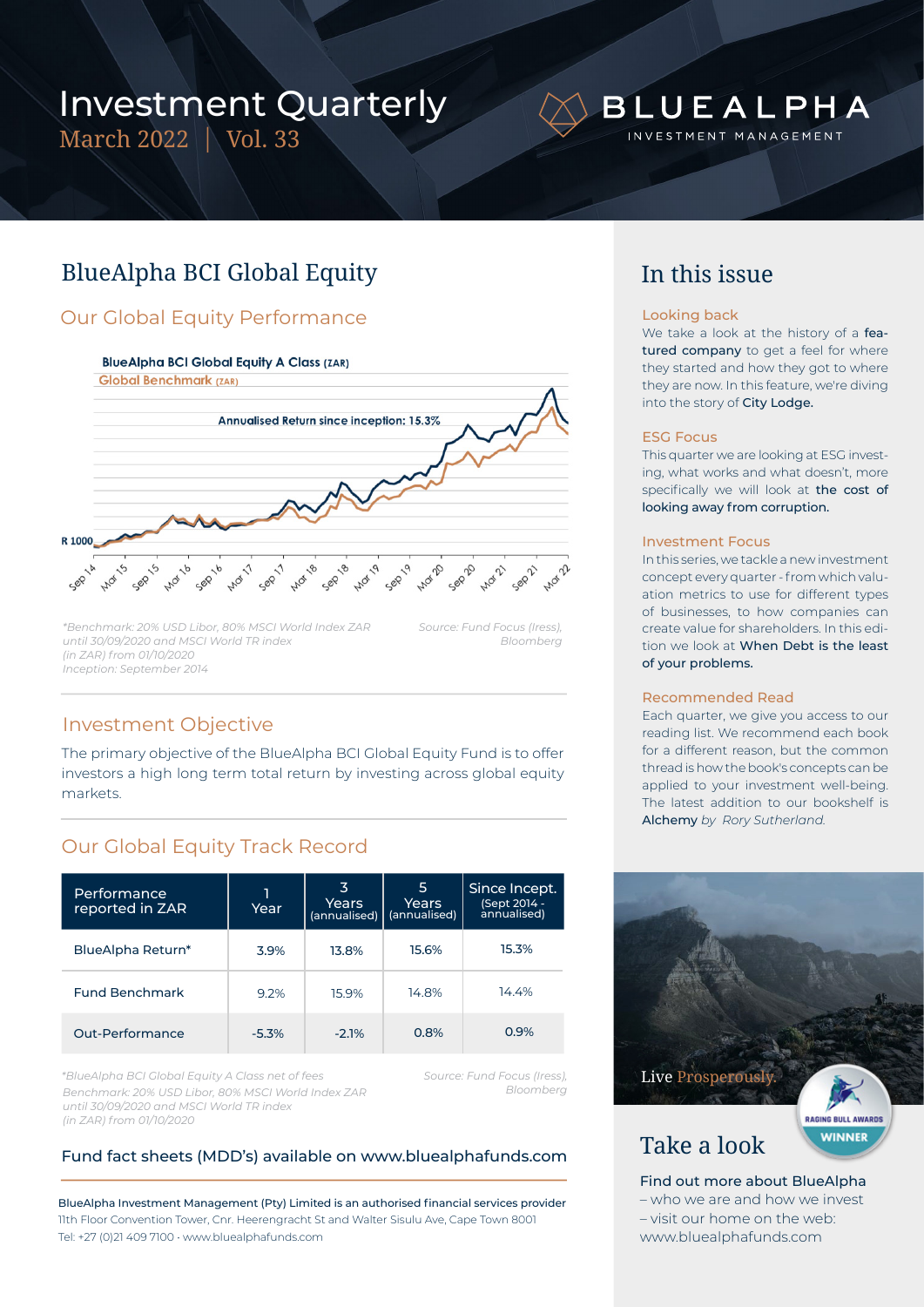# Looking Back: City Lodge Hotel Group

Through the vision of founder, Swiss-born Hans Enderle, and the financial backing of the Mine Pension Funds, the opening of City Lodge Randburg (now called City Lodge Hotel Bryanston) on 1 August 1985, became the catalyst for what today is South Africa's leading selected services hotel chain.

It was during a trip to the USA in the 1980s, when he came across select services hotels, that Hans had the idea of developing this concept in South Africa. Previously South African hotels tended to offer only luxury services and were all designed to be opulent, not making them accessible to those who needed to travel for business or wanted to take the family somewhere affordable. Hans developed his idea for a practical, home-away-from-home style of accommodation.

The group was officially incorporated in July 1986 and had since then diversified its offering. The Town Lodge concept, a second-tier hotel brand, was introduced in 1990. It went public on the Johannesburg Stock Exchange, two years after. Its budget brand concept 'Road Lodge' was launched in 1995 following the group's acquisition of the 50% stake in firms associated with upmarket chain Courtyard Suite Hotel. The remaining 50% interest in the hotel chain was acquired in 2015 from HPF Properties. The following years have seen City Lodge Hotel Group growing its portfolio from the acquisition of two hotels in Nairobi Kenya in 2013 to the development of Tanzania's City Lodge Hotel Dar es Salaam.

## City Lodge Hotel Group currently manages 21 City Lodge Hotels, 23 Road Lodges, 5 Courtyard Hotels, 13 Town Lodges, and the Fairview Hotel.





## It's been a tough few years

For the hospitality sector, as for many other parts of the economy, the 2020 and 2021 financial results will always be referred to as Covid Pandemic financials. City Lodge has been a solid performer over the years, but the company and its peers had absolutely no way of dodging the devastating impact of having to close their doors overnight, leaving them with costs aplenty and revenue reduced to a trickle.

Firstly, let's look at the revenue per available room. This number peaked in 2016/2017. Was this due to a slowdown in the economy or was it a sign that their growth strategy wasn't working? In 2016 they had 7072 hotel rooms, with an occupancy rate of 66%, by 2019 they had grown to 7600 rooms with 55% occupancy rate. Growing too fast? As at the end of 2021 they were sitting with 8070 rooms at 19% occupancy rate.

Another graph to pay attention to is EBITDA less Capex. It's a number where the higher it is the better. Anything below 3 is a problem. Although the pandemic increased the pain for City Lodge, the below graph shows the debt problem had arrived before the pandemic.

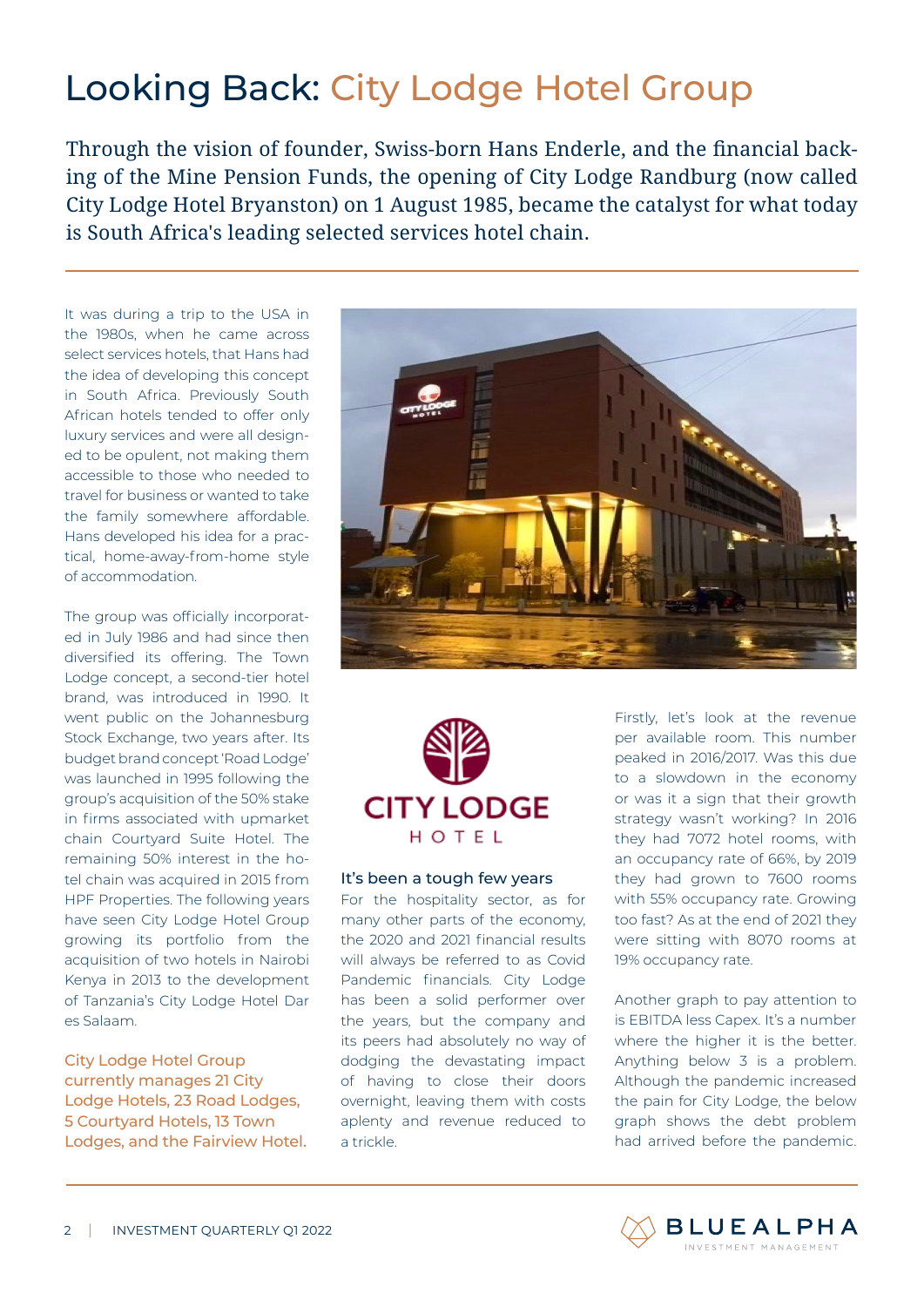The company simply didn't generate enough revenue to pay off its interest.

### The future of the Hotel Group

The impact of Covid illustrates why one should never take their eyes off the importance of a well-managed balance sheets and executives who can respond decisively.

City Lodge has mas shown that they can "self-help" They were innovative during lockdown offering rooms to people who have not mastered the work-from-home environment at R435 per night. The company went further to raise R12 billion in a wellsupported rights issue during the Covid pandemic to improve the company's liquidity and pay off the corporate debt. In July 2021 they got rid of some "dead wood" to reduce its debt by selling its loss making hotels in Kenya and Tanzania. Another positive is the group owns 52 hotels out of the 63 hotels in its portfolio, if they leased all their buildings, they would be bankrupt by now.

Another positive is when looking at the economic returns of the company, we can see that it was able to maintain steady positive returns for the past decade until during difficult trading environments in 2020 and in 2021 they started making losses.

A company like City Lodge will benefit from a continued normalisation of economic activity, and now that South Africa has declared an end to its National State of Disaster, a return to normal is imminent. A lot depends on normalisation of the revenue per room, will this take 6 months or 3 years? If they can get back to 60% occupancy rate in the next 18 months then there is hope for a recovery. Let's see if City Lodge can negotiate their way out of this.

FIGURE 1: City Lodge Revenues per available room











*Source: Bloomberg*

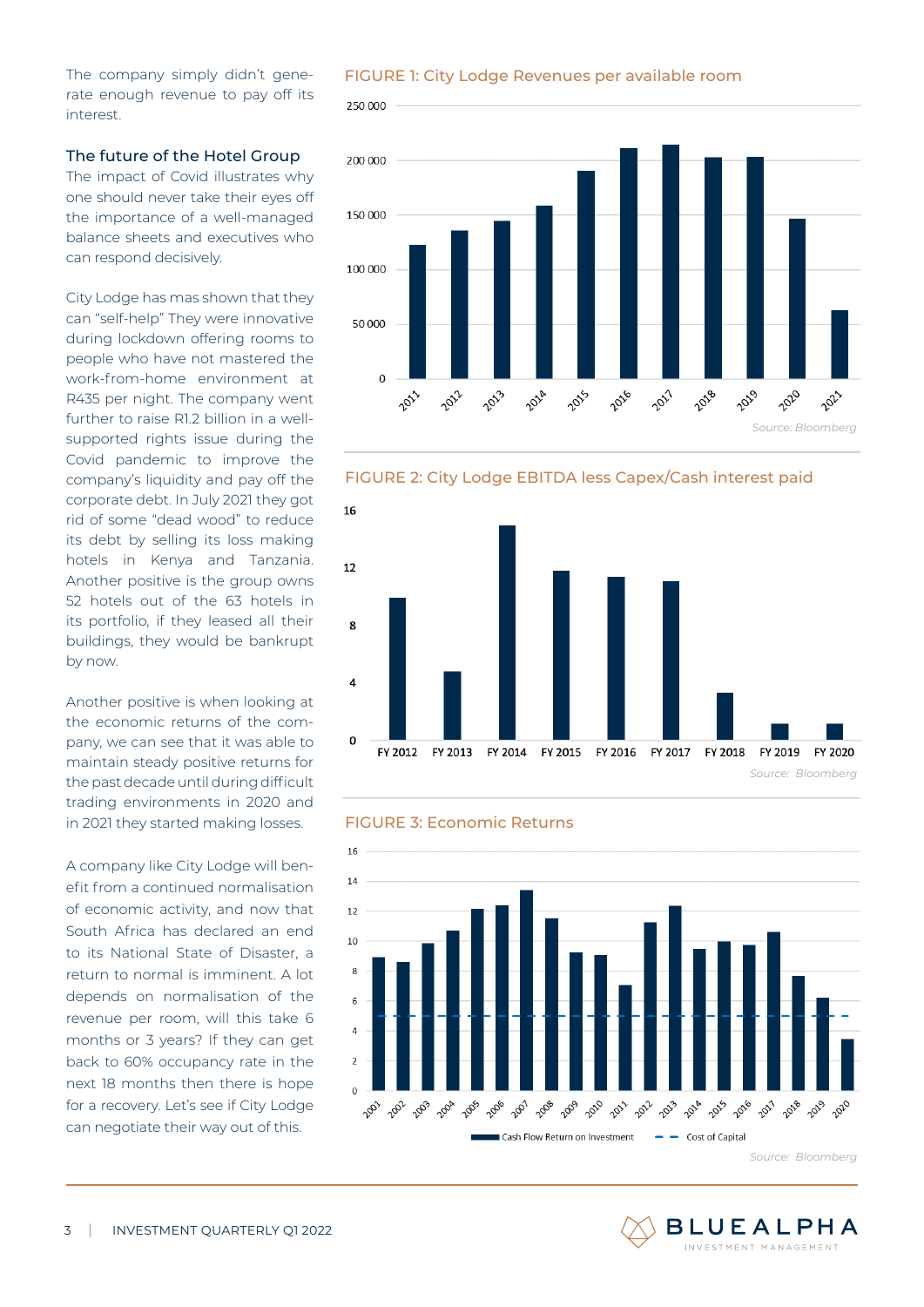# EGS Focus: The Cost of Looking Away from Corruption

If you are only paying lip service to risk control measures and ESG principles (Environmental, Social and Governance) when choosing companies to invest in, it will eventually come back to bite you. Many investors think that risk = volatility but if you compromise your initial assessment of a company the risk can be crippling. The history of a company really tells you a lot that you need to know before investing. Who owns it? How do they make money? These questions are crucial to answer before looking at the usual metrics.

## Russia –

## an uninvestable country

Autocracy risk cannot be ignored. It makes little sense to focus on a company's ESG policy and ignore the policies of the government. If a governments principles are poor, it doesn't really matter what governance is like on a company level. Absolutely

anything can change without so much as a second thought.

Even if we take ESG investing out the story. The normal way of evaluating doesn't apply in countries like Russia because your entire investment case can be null and void overnight. One must

remember that doing business in Russia isn't the same as doing business in the west. You cannot assume that the truth will be told by company managers or officials.

Russia's rap sheet warns of a hostile and unpredictable investing environment:

## Russia's Misdemeanours in the last 25 years

| 1998 | Russia defaults on its debt                                                                                                                                                                                                                                                       |
|------|-----------------------------------------------------------------------------------------------------------------------------------------------------------------------------------------------------------------------------------------------------------------------------------|
| 2008 | Russia Invades Georgia                                                                                                                                                                                                                                                            |
| 2014 | Russia Invades Fastern Ukraine                                                                                                                                                                                                                                                    |
| 2014 | Russia shoots down flight MHI7 over Eastern Ukraine                                                                                                                                                                                                                               |
| 2014 | Organised Crime and Corruption Reporting Project describes how organized criminals and corrupt<br>politicians in Russia allegedly moved more than \$20 billion in dirty funds out of Russia using a net<br>work of offshore shell companies, banks, fake loans, and proxy agents. |
| 2014 | Annexed Crimea                                                                                                                                                                                                                                                                    |
| 2015 | Supported the murderous regime of Syrian president Bashar al-Assad with direct military involvement.                                                                                                                                                                              |
| 2016 | Litvinenko Inquiry - Aleksandr Litvinenko, a former FSB officer turned Kremlin critic, died in London<br>in 2006 of acute radiation poisoning by Andrei Lugovoi, a former FSB officer and current member of<br>the State Duma.                                                    |
| 2020 | Russian opposition figure and anti-corruption activist Alexei Navalny was poisoned                                                                                                                                                                                                |
|      |                                                                                                                                                                                                                                                                                   |
| 2022 | Russia Invades Ukraine                                                                                                                                                                                                                                                            |

Through the years Russia has imprisoned people for their political beliefs, such as oligarch Mikhail Khodorkovsky and Ukrainian filmmaker Oleg Sentsov

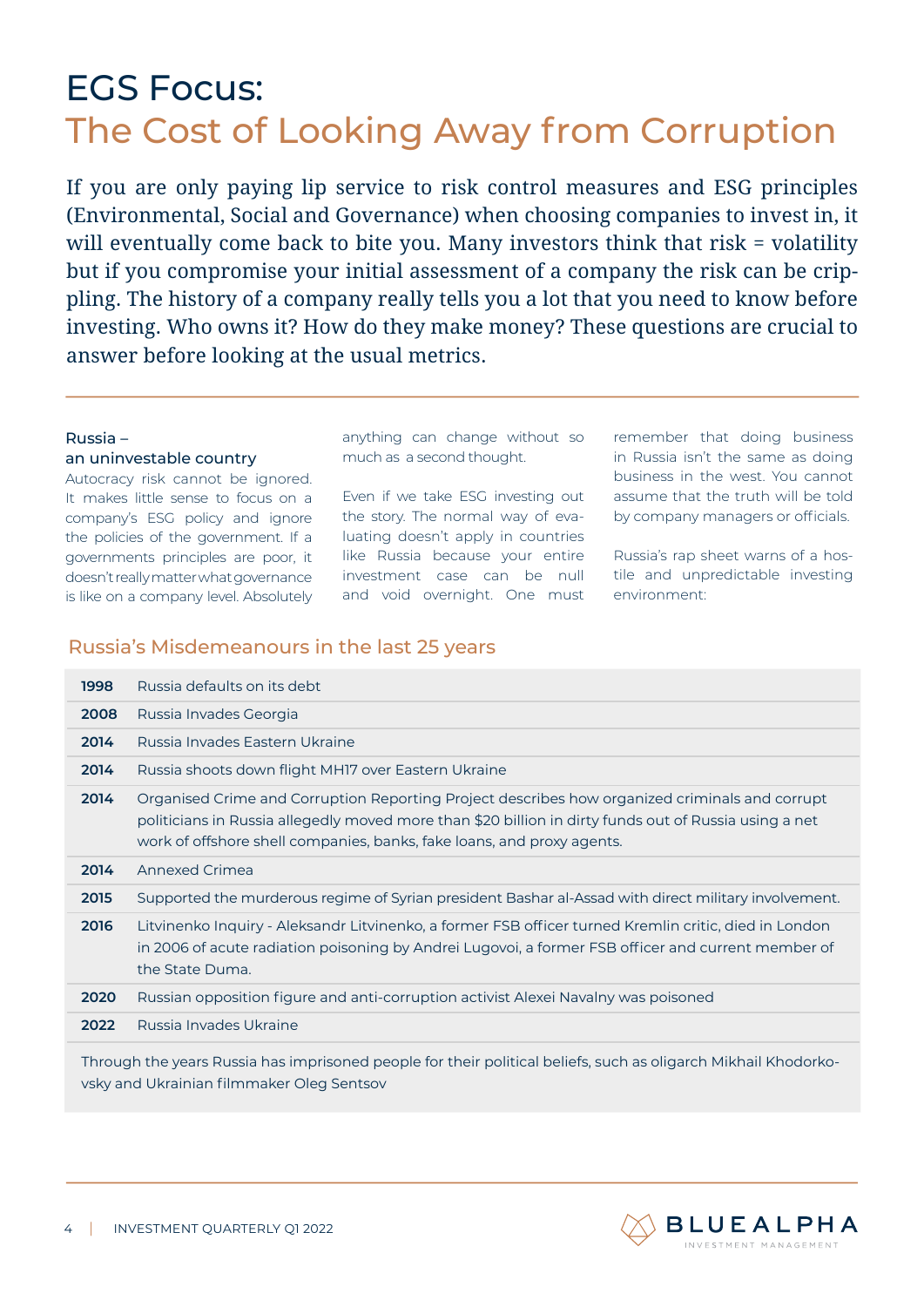Companies who claim to invest using ESG principles but still invest in Russia makes little sense. To quote Bill Browder "Russian stories never have happy endings."

Let's have a look at Russia's largest bank, where many investors recently got their fingers burnt.

### **Sberbank**

Sberbank is Russia's largest and oldest bank, it is the successor to the savings division of the Soviet central

bank. It was privatized in 1991 but still has close ties to the government. The company listed in 2004 and the National Wealth Fund, which is obviously controlled by Putin, has majority ownership (50% + 1 share). Herman Gref, a close friend of Putin's has been CEO since 2007.

## SberBank's Misdemeanours

- •In 2001 SberBank abruptly sold a third of their shares at a two-thirds discount, which severely diluted foreign investors holdings. It was not disclosed where this money went.
- •Suleiman Kerimov, one of Russia's richest men benefited greatly from his relationship with SberBank management. In 2004, he acquired a 4 per cent stake in Gazprom, partly through a loan from Sberbank. He also bought a 6 per cent stake in Sberbank itself, using a loan from…Sberbank.
- • **Many** Money Laundering allegations

A question for South African investors: If Zuma had 51% ownership in FirstRand, and the main source of income was from the Guptas, would you invest your money?

### Play with Fire and you will get burnt

How do you end up owning Sberbank if you have an ESG and Risk Control department? This is a shining example of why doing ESG properly and not just ticking boxes is so important when assessing a company. Sometimes you have to walk away from a stock because despite attractive valuations, you don't actually know what's going on.

One company that stands out as getting ESG investing right is the central bank of Norway, Norges

Bank. Recently they were concerned about human rights violations at Chinese Sports Company Li Ning Co Ltd. Li Ning did not respond to the Council of Ethics request for information surrounding the abuse allegations. Norges deemed this unacceptable and removed them from the Norwegian Government Pension Fund Global. To read the full statement: https://etikkradet.no/ li-ning-co-ltd-2/

The ESG process as it stands, doesn't require much change from investors and many claim ESG compliance but carry on as usual. For ESG investing to have an impact, investors must be prepared to have a voice, take a stand, or withdraw from certain businesses. Margaret Thatcher's quote on Consensus is perfectly fitting:

"Consensus: "The process of abandoning all beliefs, principles, values, and policies in search of something in which no one believes, but to which no one objects; the process of avoiding the very issues that have to be solved, merely because you cannot get agreement on the way ahead. What great cause would have been fought and won under the banner: 'I stand for consensus?"

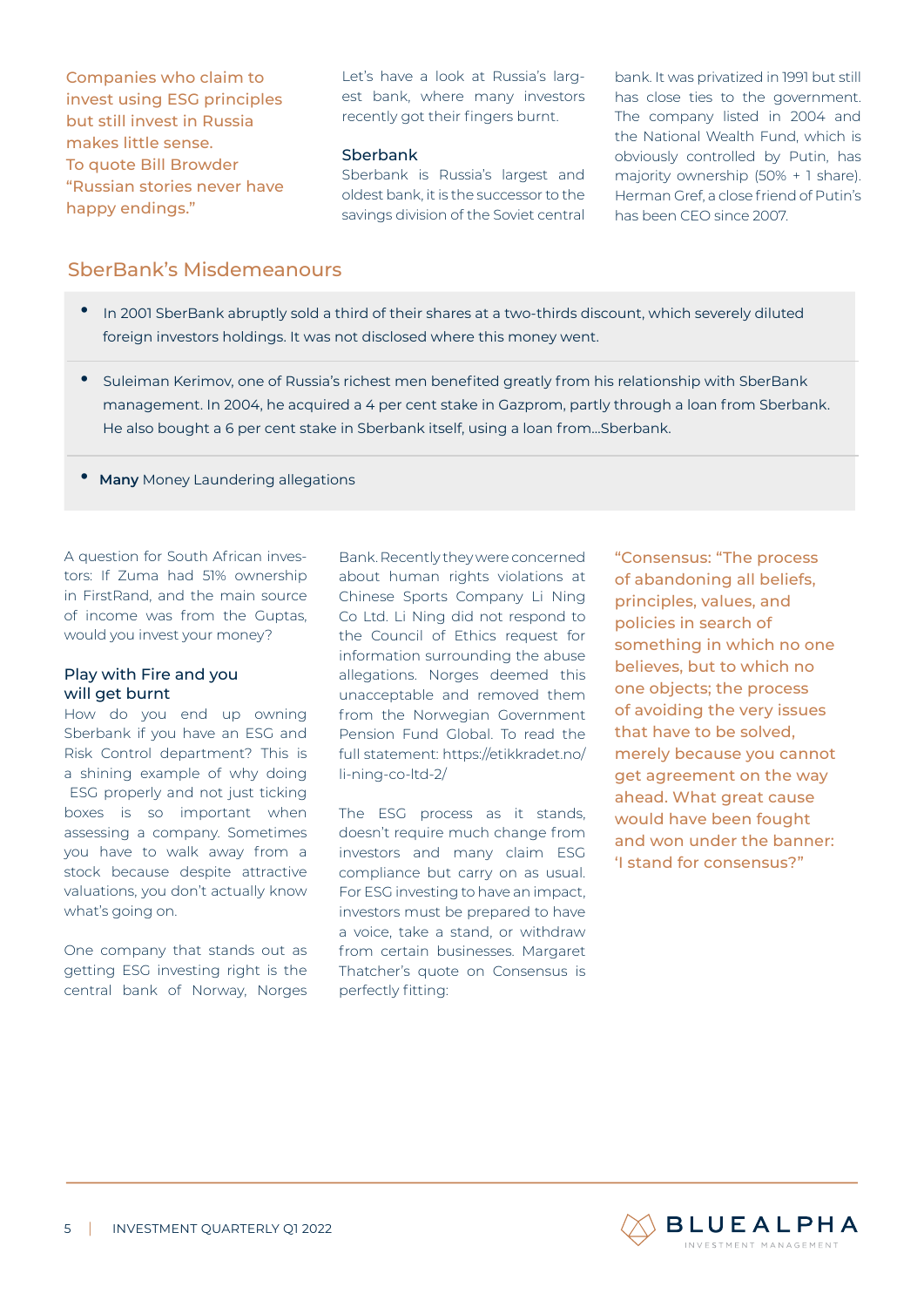## Investment Focus: When Debt is the least of your problems

Often when a company gets into trouble the first thing people want to know is how much Debt it has. But many companies fail with seemingly little debt. Far less attention is paid to the assets that the company records, or its other liabilities.

It should also be said up front that the easiest number to audit is the Debt number as it is often listed, and banks have a habit of keeping the debt and cash number current.

Far more tricky are the other assets, like JV assets, Inventories and ST investments. If you remember Steinhoff's auditor counted one of Steinhoff's subsidiaries as being 100% owned by the company, when only 50% was truly owned.

Below is a semi entertaining look at Evergrande's Balance sheet to Dec 2020. A more serious part of the article is to show how certain Balance sheet items can show that a company is getting into trouble.

So first some high-Level numbers. At Dec 2020 Evergrande had \$74 bn in Revenue and supposedly \$350 Bn in Assets. (I could say supposed Revenue but that's for another article)

If we common size the Balance sheet to Revenue and Total Assets, we get the Table Below:

| <b>ASSETS</b>                    |                      |                   |  |
|----------------------------------|----------------------|-------------------|--|
| Short term                       | Common size to asset | Common to revenue |  |
| Cash                             | 7.0%                 |                   |  |
| Inventories                      | 62%                  | 293%              |  |
| Accounts Receivable              | $1.9\%$              |                   |  |
| Prepaid expenses                 | 8% (normally 0.5%)   |                   |  |
| Misc ST assets                   | 4% (normally 13%)    |                   |  |
| Long term                        | Common size to asset | Common to revenue |  |
| <b>PPE</b>                       | 11.4%                |                   |  |
| <b>Investments in Affiliates</b> | 4%                   |                   |  |
| Goodwill & other                 | $1.7\%$              |                   |  |
| <b>Total Assets</b>              | 100%                 |                   |  |

### LIABILITIES

| Short term       | Common size to asset                     | Common to revenue |  |
|------------------|------------------------------------------|-------------------|--|
| Accounts payable | 34.4%                                    | 162%              |  |
| Deferred Revenue | 8.1%                                     | 38%               |  |
| Accrued taxes    | 8.3%                                     |                   |  |
| Short term debt  | 14.7% (of which 10% are corporate bonds) |                   |  |
| Long term        | Common size to asset                     | Common to revenue |  |
| Long term debt   | 16.6%                                    |                   |  |
|                  |                                          |                   |  |
| Other            | 2.6%                                     |                   |  |
| Equity           | 6.5%                                     |                   |  |
| Monitor Equity   | 8.8%                                     |                   |  |

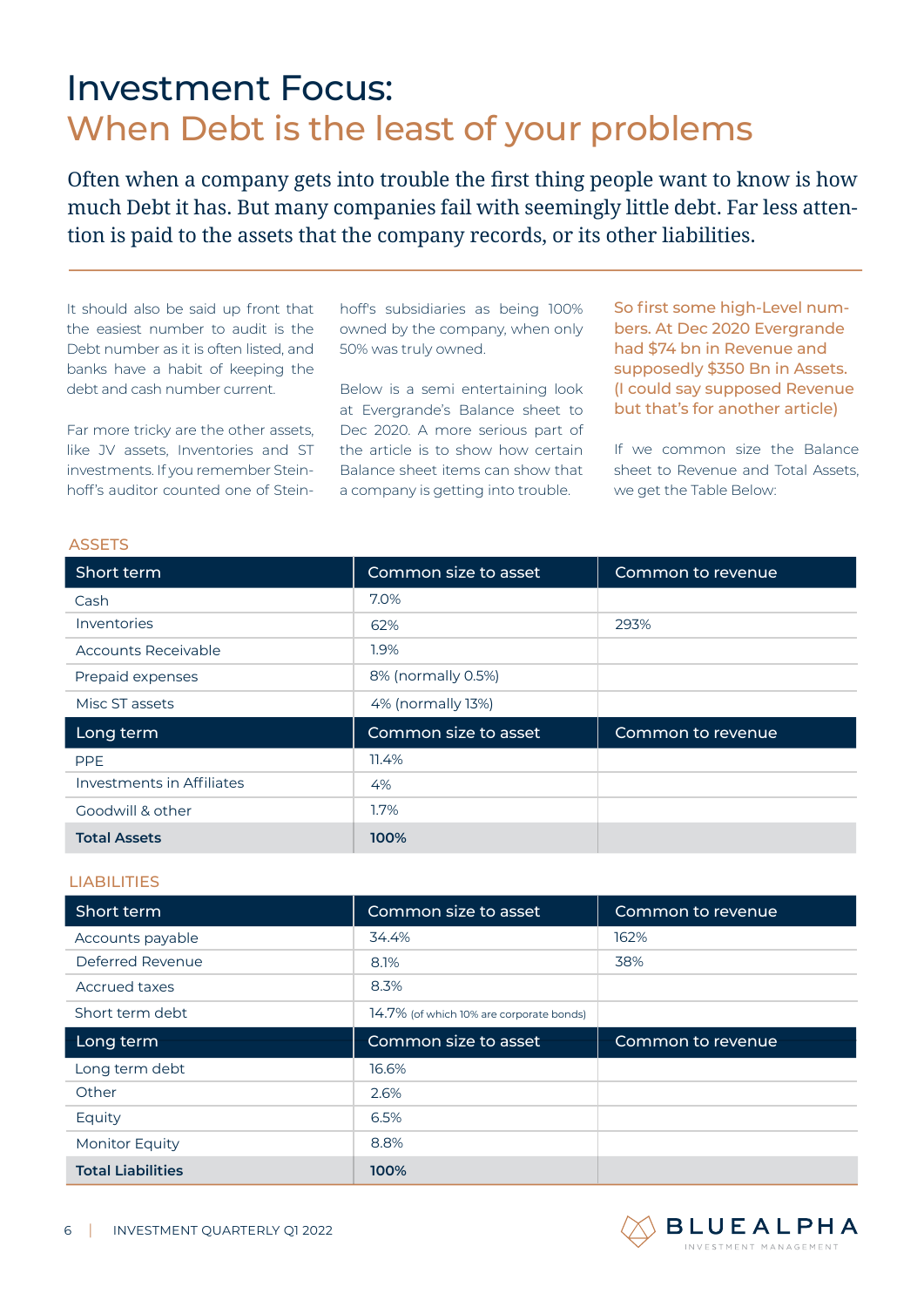Let's take a look at a couple of interesting things.

## Accounts payable

#### (liability) = 34% of assets

So, a total of 1.6 x their revenue has to be paid out to various suppliers. You can see why debt is the least of their problems. Of course, these poor suppliers don't really have lawyers. I know the debt owners think they are senior to this. We have yet to test a big restructuring in China so we will see. This is a form of soft financing for the company. Twelve years ago, this was 9% of assets. So it has gotten almost 4x worse.

## Deferred Revenue

#### (liability) = 8.1% of assets

Quite a large number. This is people putting down a deposit or the total amount for a property but haven't been given the property. For most companies this is now a very small number, mainly because of the matching principal and also because most firms deliver goods or service upon receipt of payment. Ultimately what is happening in Chinese Property is that prospective homeowners are putting down a large sum to secure a home purchase.

### Inventories (asset)

This would be the almost built apartments. The company up until 2013 used to disclose finished vs work in progress. Typically, 85% of inventories were Work in Progress. Declining disclosure is usually a sign of trouble. Now the crucial part. Inventories are 62% of assets and equity is only 6.5% ex minorities.

A small error in evaluating the inventories would make the company insolvent. The company says it has \$215 bn in inventories. How do you audit that? For perspective Sasol has \$25 bn in total assets. Walmart's total asset base is \$250 bn and its undepreciated Property number is \$200 bn. One other point to digest. Property in China is the most unaffordable in the world easily topping the 12 Price to income ratio of Vancouver at some 35 times in the large cities of China. In my opinion I doubt this is an audited number.

### Prepaid expenses (asset)

This is recorded as an asset. It is 8% of assets, once again a large number. This suggests that the company has paid for a service or a good before it has been delivered. I guess they told the auditor, look our cash balances would look a lot better if we hadn't prepaid \$27bn of goods and services. Once again this is a completely made up number. This number used to average 0.5% of assets but is now 8%.

### Cash (asset)

Most people always net cash off against debt to get a net debt number. I would advise against

doing that. Three reasons for not netting it off. Year end balance sheet numbers can be made to look good. Secondly if you look at net interest paid vs Net debt the net interest paid line is always higher than the theoretical number. Thirdly companies just need a certain float to operate so you can never access that cash anyway.

There is an additional reason why I can sometimes be suspicious of a cash balance. That is when it is actually not your cash but your customers cash. In South Africa most of the cash on the balance sheet of a construction company belongs to the customer. As an update the Company said in March that Banks had taken \$2 bn of this Cash balance as it belonged to customers.

So here is a company that if you look at the balance sheet it is either fraudulent, going bankrupt or a bit of both. One of the reasons we don't screen for companies using P/book is that these are the types of companies that can appear. If you start by first looking to see if it is credible, then see if it can create economic value. That should be ones starting point.

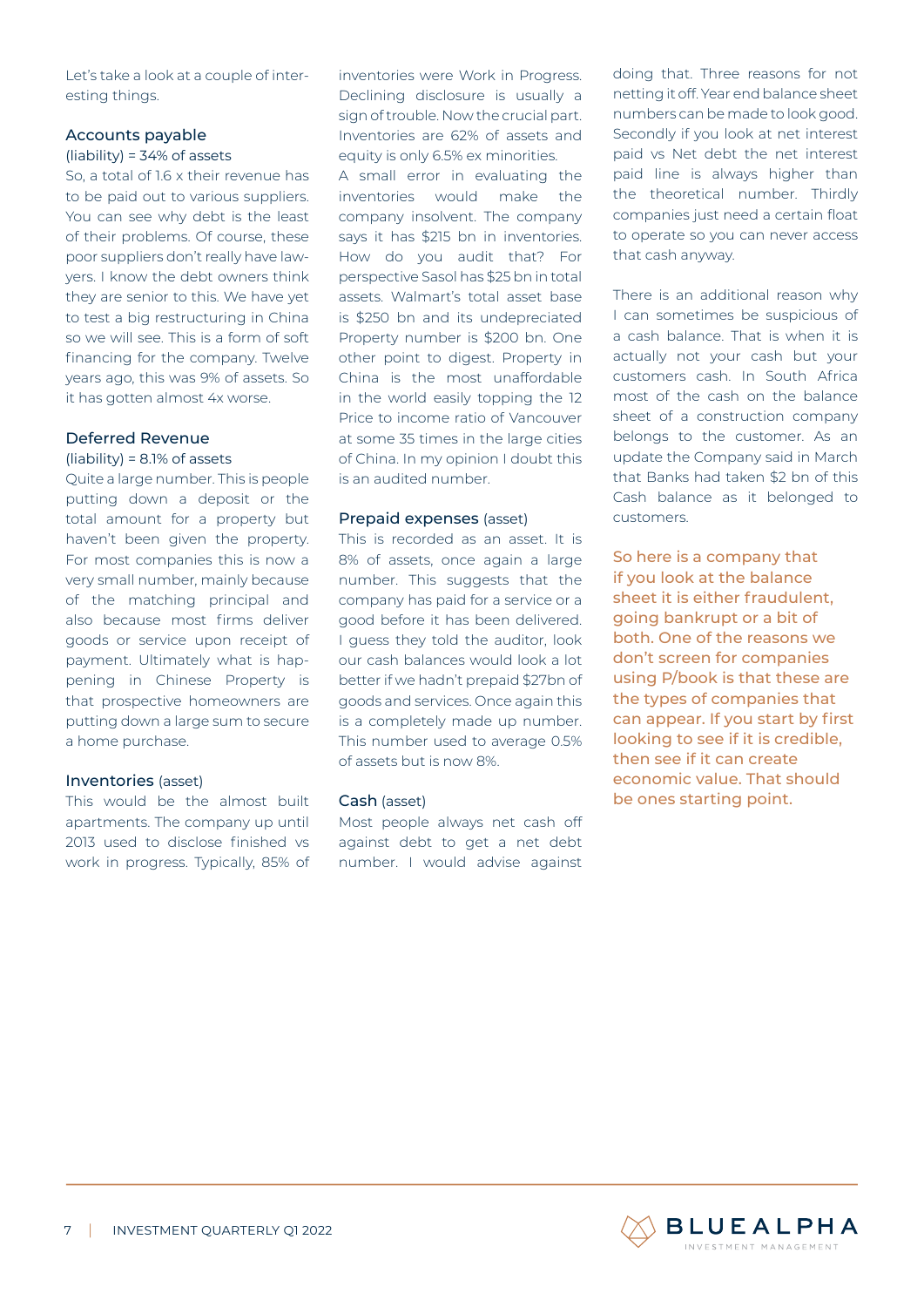# Recommended Read: Alchemy *by Rory Sutherland*

In 1992 hurricane Andrew moved quickly across Florida and the Gulf of Mexico, causing widespread damage to homes and infrastructure. In its wake it also damaged an aquarium close to the coast, one that housed fish not native to the local shores, and in a Hollywood-horror styled event caused a dozen of the poisonous lionfish to spill into the gulf. Otherwise only found in Indonesian waters, the new arrivals saw their populations rapidly increase, and caused the local fish population to dwindle.

Invasive species are a serious but not unusual problem. Typically, the solutions to such a challenge resemble something much like calling pest control, only on a larger scale. Unfortunately, these blunt approaches tend to have unintended consequences, in this case potentially threatening an already fragile ecosystem.

Advertising agency Ogilvy & Mather adopted a more focused approach. So instead they collaborated with local chefs to come up with new recipes for lionfish, some of which finding their way onto the tables of the most exclusive restaurants. This campaign entitled 'Terribly Delicious' drummed up demand for the lionfish, and incentivized local fisherman to target this fish. Years on, the lionfish population is under control and local fish numbers are returning to normal.

Reframing big problems like this allows us to access a much broader set of answers, and Rory Sutherland has been applying this line of thinking for 34 years in his roles at Ogilvy. His book is a crash course in the counter-intuitive lessons learnt in this time, presented in a concise and humorous style.

Among the tenets the author presents, is a critique against thinking 'too logically'. Maybe investors would find this difficult to digest at first but putting aside the most logical solutions does not mean we forego reason and critical thinking. The trap of rigid logic presents itself in investing too; often investments that may seem to make logical sense can often be crowded ideas, offering poor prospective returns. While winning ideas only reveal their "logic" when examined with the benefit of hindsight. In short, logic isn't sufficient when everyone else is competing on logic too.



When thinking about investing in innovative companies that will be industry leaders in the next ten or twenty years, one must imagine a world that hasn't existed before. And attempting to do so by narrowly defining what worked in the last decade is limiting. While investors will always need to rely on the foundations of rigor and due diligence, adding the counter-intuitive ideas presented in his book might just be the special ingredient.